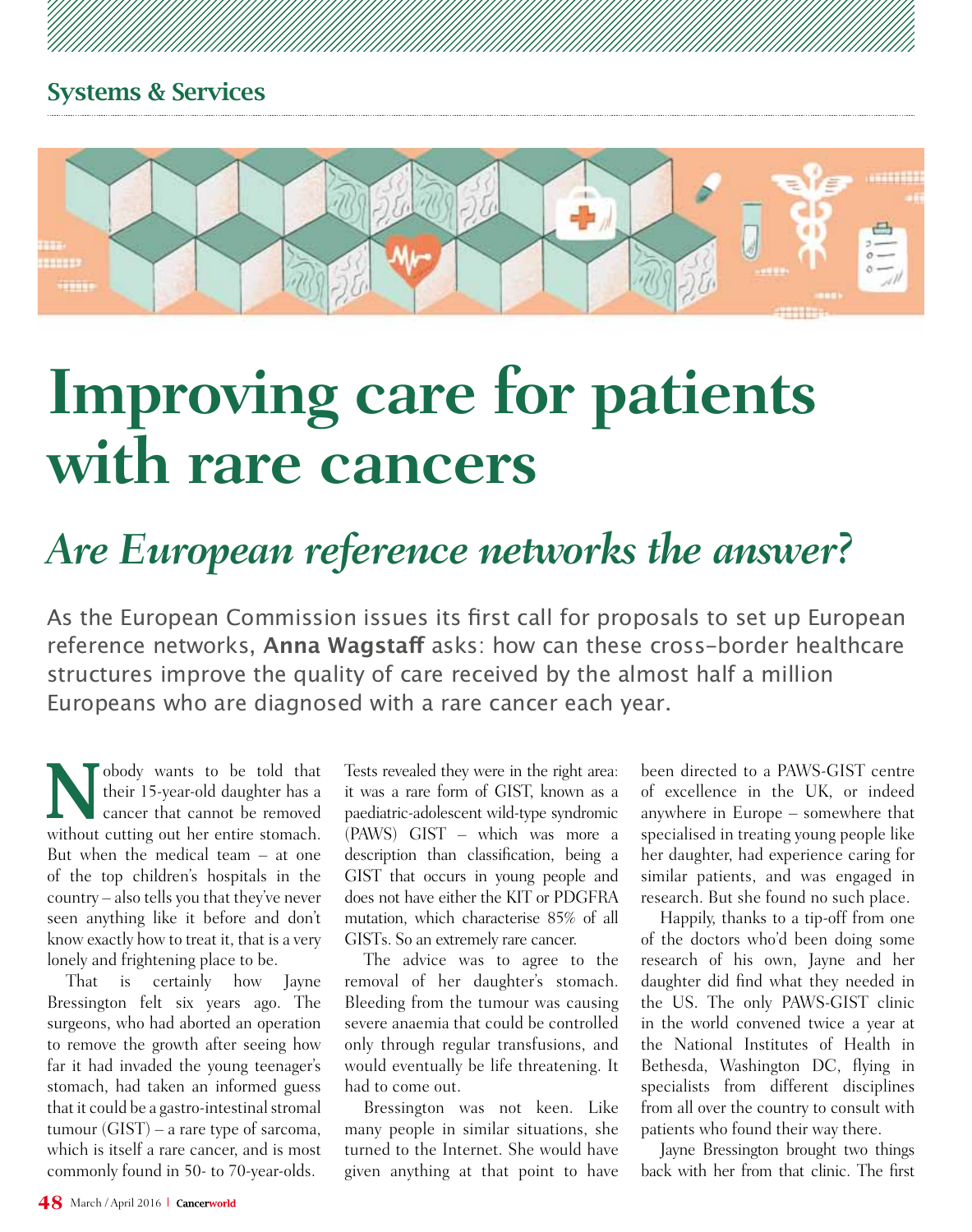was the confidence to say "no" to surgery. The advice from "the most knowledgeable people in the world," had been categorical: "Resist at all costs having your stomach removed. You have to find every way possible to stop the bleeding. You've got<br>to grow, you need your nutrition, you<br>need a stomach." The second<br>thing she brought home was<br>a determination to grow, you need your nutrition, you need a stomach." The second thing she brought home was a determination to see a similar clinic set up in the UK.

### European Reference **Networks**

There are almost 200 different types of rare cancer (defined as fewer than 6 cases per year per 100,000 people), and every year, more than half a million people in Europe will be diagnosed with one (*EJC* 2011, 47:2493–2511).

male Genital Around 120,000 of these will be cancers that are seen in fewer than 1 person per 100,000. Many of those affected scour the internet, as Jayne Bressington did, to find doctors and centres with the expertise to give them the best possible chance of surviving with a good quality of life. Many will not find what they are looking for.

Their chances of finding a specialist centre may considerably improve, however, thanks to an EU policy promoting the setting up of European reference networks, which formed part of the 2011 cross-border healthcare directive. The idea is to harmonise and improve the standard of care available to

patients with rare diseases across Europe by building networks that link designated centres of expertise within and between the member states.

Haematological

The 12 groups of rare cancers. Research by the EU-funded RareCare project identified almost 200 types of rare cancer. A consensus exercise carried out by Rare Cancers Europe grouped these into 12 families, each of which, they argue, needs its own European reference network

Sarcomas

How these networks will work in practice remains to be seen. The first call for proposals was issued by the European Commission in mid-March. As healthcare is beyond the competence of the European Commission, power to approve or reject proposals has been

put in the hands of a 'Board of Member States', which will deliberate on the first round of proposals sometime after the summer deadline, and make its decision. Paolo Casali, chair of the campaigning group Rare Cancers<br>Europe (rarecancerseurope.org),<br>and a trail-blazer in rare cancer<br>networking, is waiting with<br>equal measures of hope<br>and trepidation. Europe (rarecancerseurope.org), and a trail-blazer in rare cancer networking, is waiting with equal measures of hope and trepidation.

### Hopes and fears

The content of the content of the content of the carred and the packing to improve the care of people with rare cancers, no-one does it better than the packinatric oncologists. Every packiatric cancer is a rare cancer, and When it comes to networking to improve the care of people with rare cancers, no-one does it better than the paediatric oncologists. Every paediatric cancer is a rare cancer, and for decades this group of specialist clinicians have been collaborating on clinical trials to learn how to get the best possible results for their young

In recent years, specialists in other forms of rare cancers have begun to follow their lead and have used EU funding to set up their own networking projects. Casali himself played a key role in setting up the Concatinet network, which linked teams in a number of European countries with expertise in diagnosing and treating more than 25 types of connective tissue cancers known as sarcomas.

patients.

Dihers

Casali's biggest hope for European reference networks is that they will dovetail with rare disease communities like his that are already organising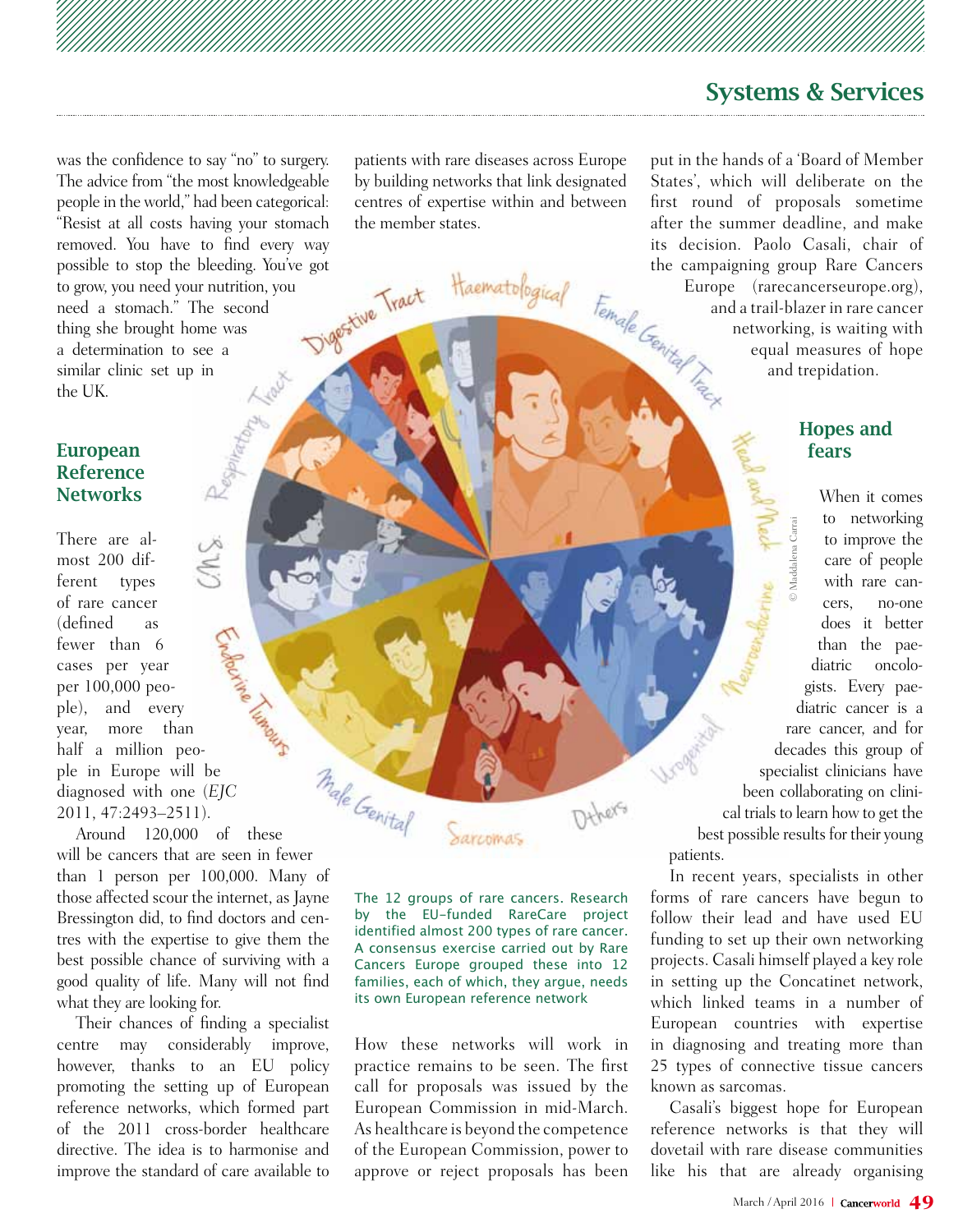themselves and their work – his biggest fear is that they won't.

One serious concern is that the Board of Member States has failed to grasp how many people are affected by rare cancers. "Using a conservative definition, rare cancers are 20% of new cancer cases. Clearly they are at the heart of the field of oncology. This must be properly understood or the networks will fail," Casali warns.

A consensus exercise carried out by Rare Cancers Europe succeeded in sorting almost 200 types of rare cancer into a minimum of 12 family groups, each with its own community of experts, reference institutions and patients. The signals coming from the Board of Member States, however, is that they are looking to keep the total number of rare cancers networks very low – maybe two or three.

This might mean a single network for paediatric cancers, as has already been set up in the form of a three-year pilot project (see box), and one for haematological cancers, possibly grouped with other rare diseases of the blood. The expectation seems to be that the entire spectrum of adult solid rare cancers would be taken care of by a single network, even though each involves different communities and institutions, requires different approaches to diagnosis and management, and the specialists in Europe are already working together within their specific communities.

Casali accepts that it might be possible to organise subnetworks within one big network, but argues that this would add an unnecessary and bureaucratic layer of complexity. Specialists in sarcomas already work with one another and constantly meet at conferences and other forums, as do people specialising in head and neck cancers or endocrine tumours, and so forth, he says, so it makes sense to set up reference networks that mirror this reality.

The other big concern for Casali is research. Linking care and research has become a mantra throughout the cancer

community, but nowhere is this more important than for rare cancers, where the evidence base for diagnosis and management is sorely lacking, and the small size of patient populations makes it imperative to recruit every patient possible into trials, or at least ensure that the details from each patient's history contributes to building up new knowledge.

When pressed on this issue at a meeting on European reference networks called by the European Commission last October, however, the Commission was very clear: the primary purpose of reference networks is to provide care – they are not intended for research.

But Casali argues that the two can and should go hand in hand: "Care can be well accomplished without giving up the goal of research."

### Linking care and research has become a mantra throughout the cancer community – nowhere is this more important than for rare cancers

The heavy focus on care is reflected in the structure of the networks, where only healthcare institutions can join as designated centres of expertise. Professional bodies that develop clinical practice guidelines, such as ESMO, and research organisations such as the EORTC – which is currently setting up a rare cancers screening platform to improve access to trials – will probably be relegated to operating on the fringes of the networks.

"Why not acknowledge and build on

the reality of the networking that the oncology community has already built over recent decades?" asks Casali, "rather than acting as if oncology networking in Europe is a blank slate."

### Making the networks work

Even in the worst case scenario, Casali recognises that the European reference networks will mark an important step forward, because centres joining the networks will be endorsed by governments. This means that patients will have somewhere in Europe to turn to that has been endorsed by its government, and is linked to a formal European network.

It also creates conditions for building networks within countries, and promoting policies on referral or shared care to ensure that the diagnosis and care of patients with rare cancers is handled by professionals with the greatest expertise, and not by the first doctor they encounter. "Clearly some health systems work better on rare cancers than others," says Casali, "This could lead to a kind of harmonisation, because governments are involved."

That said, the rare cancers community is not intending to sit idly by to see how these networks develop, says Casali. Rare Cancers Europe has been instrumental in getting agreement to set up a European Joint Action on Rare Cancers, "with the overarching aim of helping shape European reference networks in the best way possible for member states."

The Joint Action is going to have to move pretty quickly, given that the networks have already been defined and the first call for proposals has been issued. However, there is a lot still to play for in how these networks will operate in practice.

Because the Joint Action group includes representatives from many member states, it should offer the chance to look at how European reference networks can meet varying needs and priorities in different countries.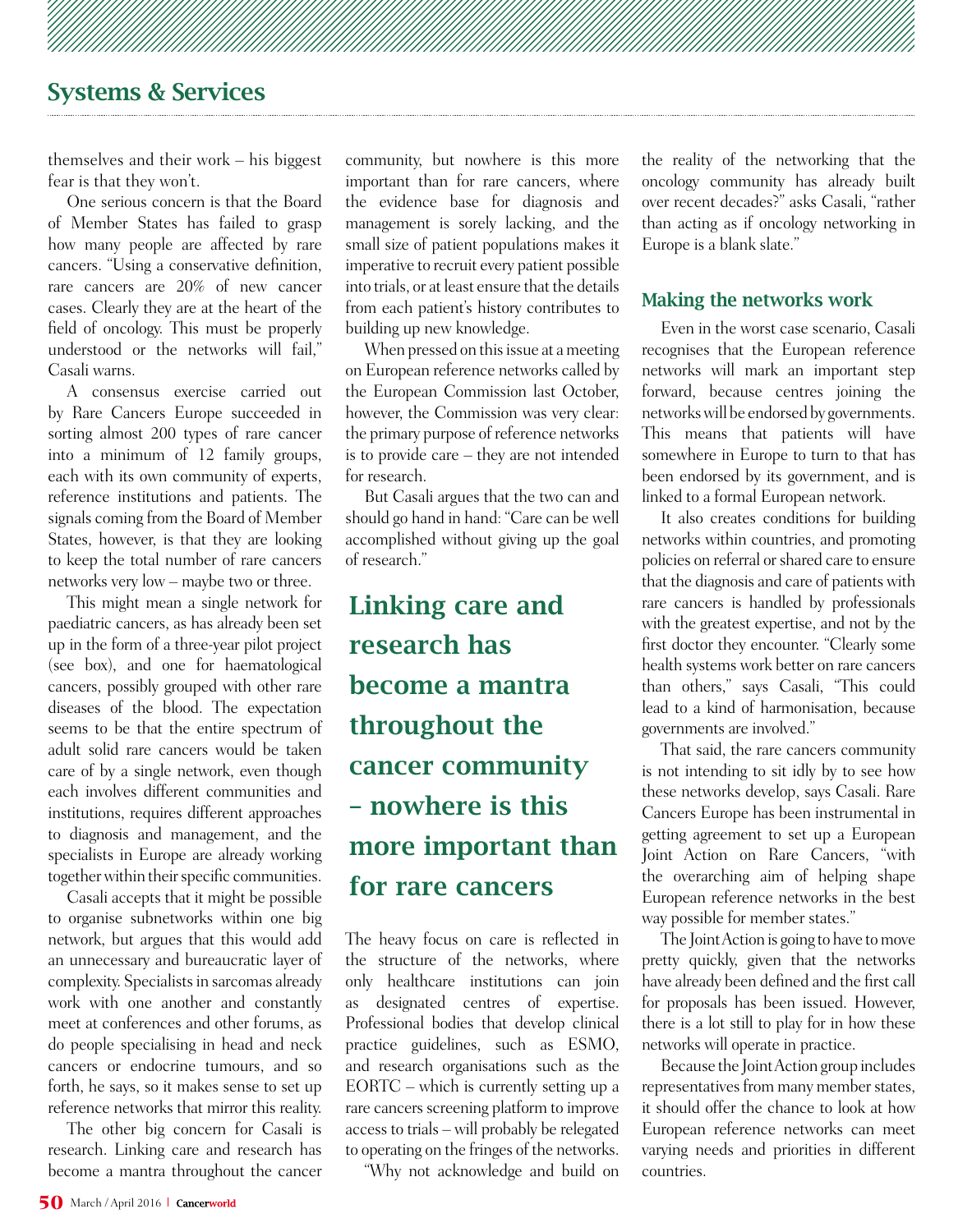Casali, for instance, based in Italy – population 60 million – sees European reference networks more in terms of "networks of [national] networks". Italy records 2000 new sarcoma cases each year, so the role of its national hub will be to ensure that patients diagnosed anywhere in the country benefit from expert diagnostics and care planning, rather than discussing routine cases across borders.

Slovenia, by contrast, with its population of 2 million, can expect to see closer to 100 cases a year, spread between many different types of sarcoma, diagnosed at different stages and in patients with different needs and priorities. Slovenian sarcoma specialists may well value the opportunity to discuss cases with experts in other countries. They may be less interested, however, in building a national network, as care of complex or rare cases is largely concentrated in Ljubljana's Institute of Oncology.

Tanja Čufer, Professor of Oncology at the University of Ljubljana, would like the Joint Action to raise the issue of access to clinical trials in other EU countries, which she sees as crucial for people with rare cancers, and is not covered by the reference networks' remit. She points out that, "There are more and more small countries, and more and more rare cancers," and says a solution must be found.

She gives as an example, ROS-positive lung cancer, which makes up just 1% of non-small-cell lung cancers. "There is no routine care, so these patients need access to clinical trials in larger countries, because we don't have clinical trials for all these rare cancers in such a small country."

Winning the argument on cross-border access to trials, she hopes, may be easier once you have accredited centres and European networks to make the case.

Patient advocacy groups have their own priorities. For Paulina Gmaj, who is active in the Polish sarcoma patient advocacy group Stowarzyszenie Pomocy



Reference networks are being been piloted in paediatric oncology. The three-year ExPO-r-Net project (European Expert Paediatric Oncology Reference Network for Diagnostics and Treatment – http://expornet. siope.comsbox.com/), was launched in 2014 to build a European Reference Network for Paediatric Oncology.

It has started:

- □ tackling technical and legal (privacy and medical liability) issues involved in conducting cross-border tumour boards
- $\Box$  identifying the types of patient who need a particular concentration of resources or expertise, where European networking could be most valuable
- setting up a partnering scheme to improve access to high-quality healthcare in countries where that is not available due to low case volumes and/or lack of local resources – the emphasis is on moving information, not the patient, wherever possible.

ExPO-r-Net involves 18 core partners and more than 50 collaborating professional partners (professionals, hospitals, institutes) from 17 countries, as well as parents and patients.

Chorym na Mięsaki Sarcoma, having a government-designated centre of expertise is not the big issue. Poland does have an institution that acts as a reference centre – the problem is it has only one (for adult patients), serving a population of almost 40 million spread across a very large country. For her, the major obstacles include late diagnosis due to poor awareness among the public and GPs; lack of accurate information for patients and poor doctor–patient communication; and poverty, which limits access to best care. In Poland, she says, many people can't afford to travel for appointments within the country, let alone across borders.

Gmaj believes that effective European networks could do a lot to address at least some of these needs. They could, for instance, develop patient friendly information for advocacy groups to

disseminate (including information about clinical trials for those who can afford to pay). They could also give patients access to second opinions, and help harmonise standards of care.

"There is no routine care, so these patients need access to clinical trials in larger countries "

In Belgium, the problem is almost the reverse. Véronique de Graeve, President of the NET & MEN advocacy group for patients with neuroendocrine tumours and multiple endocrine neoplasia, says that Belgium has several centres and